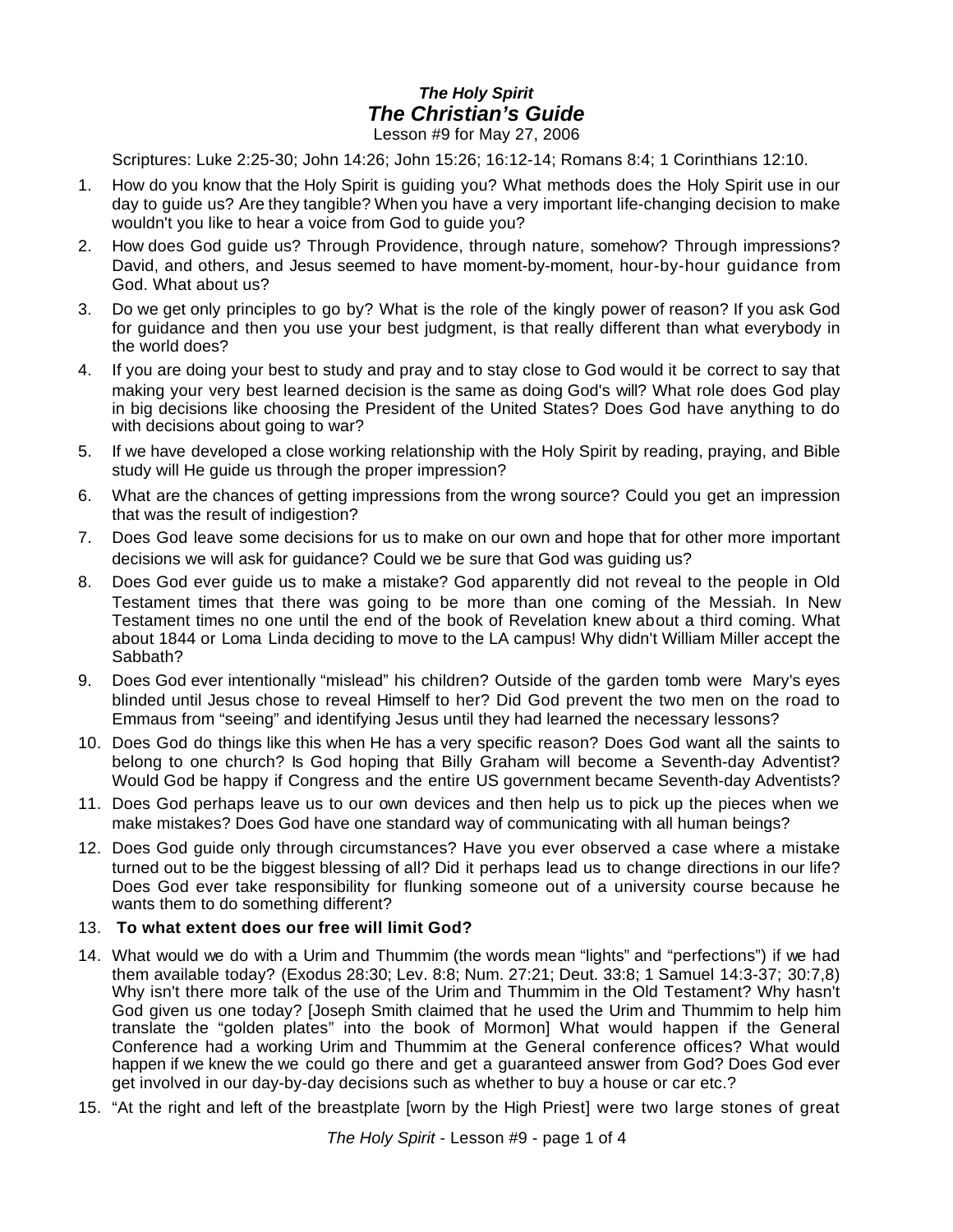brilliancy. These were known as the Urim and Thummim. By them the will of God was made known through the high priest. When questions were brought for decision before the Lord, a halo of light encircling the precious stone at the right was a token of the divine consent or approval, while a cloud shadowing the stone at the left was an evidence of denial or disapprobation." {PP 351.2}

- 16. What about a Ouija board? Do we need to learn how to "cast lots" in the proper way so God will guide us?
- 17. How does God guide all the committees in the Seventh-day Adventist Church? If a committee forms and takes a vote is that the voice of God? If you have a call from a committee is that suggesting that since there are more people involved and therefore more channels for God to work through they are more likely to get it right?
- 18. If every action taken by every committee in the Seventh-day Adventist Church was directly and fully guided by the Holy Spirit would it take us straight into the kingdom of God?
- 19. If church committees are God's chosen method of communicating His will to his people here on earth does that mean that Loma Linda University was established by mistake? (John Burden put a down payment on the property following the advice of Ellen White, but against the advice of the General Conference!)
- 20. Why all the talk about delay after 1844? And what happened in 1888? Was God's guidance active there? Was the delay following 1844 intended by God to make us look bad?
- 21. **To what extent do we tend to see things as we are instead of as they are really or perhaps even as we would like themto be? Do we create the world afterour own image?**Animalsdon't have a way of thinking about the future. They react to whatever physical or emotional stimuli are most pressing right now. Do we sometimes act in this way?
- 22. **Would it be fair to saythat we can't even make good free moral decisions unless we are born again?** What is implied by the scriptures that say our hearts are deceitful and desperately wicked who can know it? Would you dare to tell a nonreligious person how you feel about this issue?
- 23. If we choose a specific sign that we want God to use are we putting God in a box? Does God allow himself to be forced by us to give guidance? What about Eli's sons? Some have tried to get guidance by opening their Bibles and putting a finger down on the text without looking and expecting God to give them the right answer through that text. One man tried the Bible trick to solve his financial problems and his finger landed on the words "Chapter 11"! (Chapter 11 is the name for one of the bankruptcy codes in the U.S.!)
- 24. "It was not until after Christ's ascension to His Father, and the outpouring of the Holy Spirit upon the believers, that the disciples fully appreciated the Saviour's character and mission. After they had received the baptism of the Spirit, they began to realize that they had been in the very presence of the Lord of glory. As the sayings of Christ were brought to their remembrance, their minds were opened to comprehend the prophecies, and to understand the miracles which He had wrought. The wonders of His life passed before them, and they were as men awakened from a dream. They realized that "the Word was made flesh, and dwelt among us, (and we beheld His glory, the glory as of the Only-begotten of the Father,) full of grace and truth." John 1:14. Christ had actually come from God to a sinful world to save the fallen sons and daughters of Adam. The disciples now seemed, to themselves, of much less importance than before they realized this. They never wearied of rehearsing His words and works. His lessons, which they had but dimly understood, now came to them as a fresh revelation. The Scriptures became to them a new book." {DA 506.4}
- 25. Jesus made it very clear in his last evening with his disciples that one of his primary purposes was to teach us about the Father. Why do you think it was necessary for Jesus to say there is much more I would like to tell you? (John 16:12) What was that much more?
- 26. How is it possible that God Himself wasn't able to teach them what they needed to know? What could the Spirit do that Jesus didn't do for His disciples who were right there? What kept Jesus from telling these most important truths to his disciples?
- 27. How do we go about testing everything by the Scriptures? Who gave us the Scriptures?
- 28. Some Christian groups claim the power within their church organization to proclaim new truths that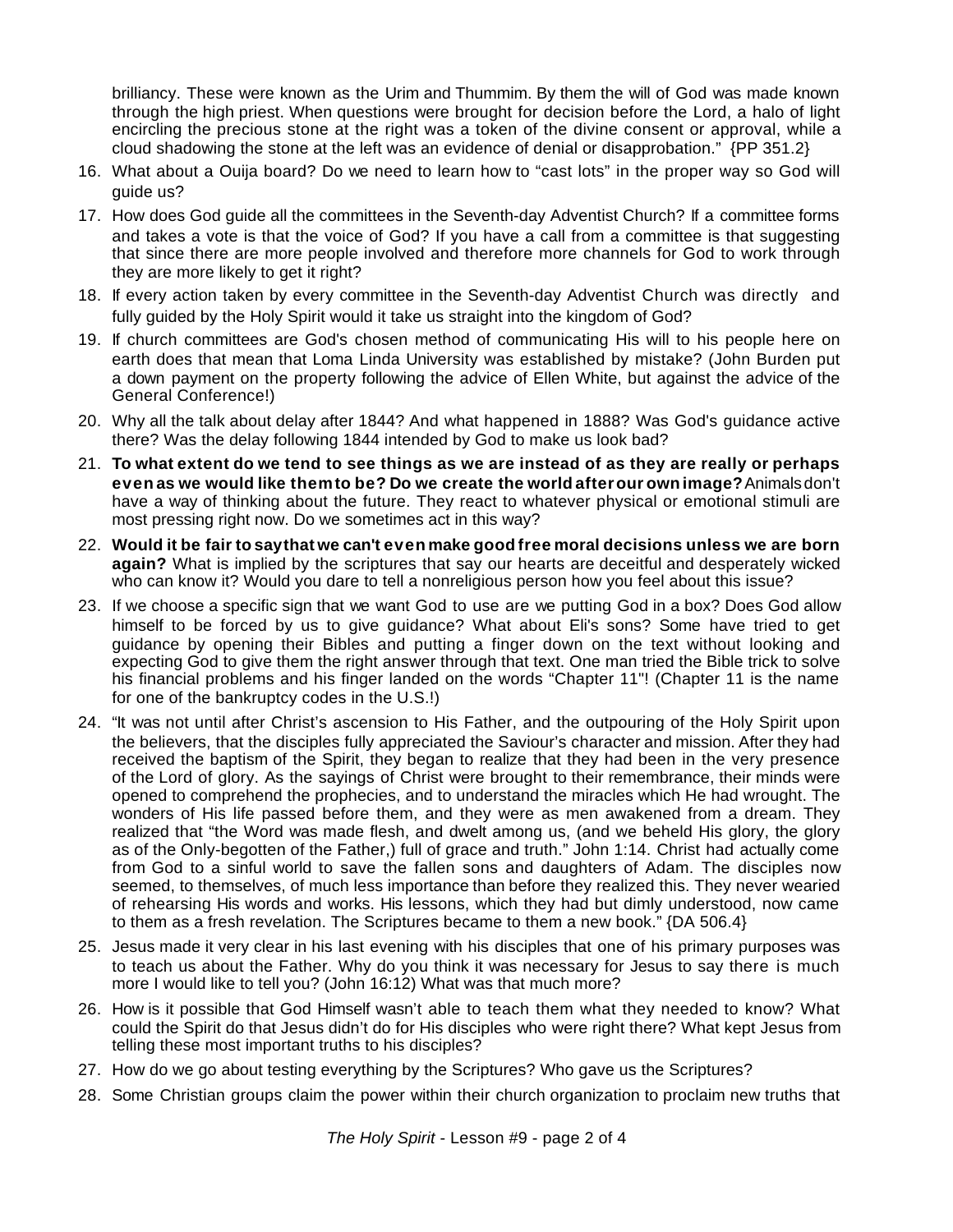overrule past truths. Is this consistent with your understanding of the use of Scriptures? Will the Holy Spirit ever speak a new truth that is inconsistent, when properly understood, with old truth?

- 29. The Holy Spirit wishes to speak to us constantly through God's Word. He was the one who inspired that word. But he never uses force. Force is an instrument of the devil.
- 30. True Christians recognize the truth as truth. They realize that living believing and practicing the truth leads to the greatest good and the highest happiness.
- 31. Why isn't the Spirit given to everyone who asks for it? What hindrances are still in the way of many?
- 32. "It is the Spirit's power that we need. This can do more for us in one minute than we can ever accomplish by talking. Only to those who wait humbly upon God, who watch for His guidance and grace, is the Spirit given. **The power of God awaits their demand and reception.** This promised blessing, claimed by faith, brings all other blessings in its train. {*My Life Today* 47.6}
- 33. **If you're not sure ifthe General conference is making good decisions, should you leave the Seventh-day Adventist Church? Do I know for sure that I am completely cooperating with God's Spirit? How does God judge us in such matters? Is there some way of knowing for sure what God's ultimate goal is for our lives?**
- 34. **If God knows that He can lead certain groups of people to make better moral choices and it will result in a better world for us here will He automatically do that? If we allow Him? Is it nice to know that God is ultimately in charge of things here on planet Earth? Will God always take full charge of everything here on planet earth right up to the end of this world's history?**
- 35. Don't we know exactly what God's ultimate goal is for us? Doesn't He want us to become more and more like Him? Would it be safe then to say that anything that diverts us from this goal would be contrary to God's will? How should we then go about deciding what God's will is?
- 36. **There are two major problems with asking for a tangible sign from God. It could remove some of our freedom. And Satan will definitely demand equal time!**
- 37. God has given you free choice and he will instruct and teach you through the use of that free choice if you seek his guidance.
- 38. God has used fleeces and other physical signs to guide people who were in certain difficult situations when that was the best they could deal with at the time. It is not God's plan to give us a weekly appointment with an angel to tell us every step to make!
- 39. The Scriptures speak frequently about the warfare between flesh and spirit. How would you define flesh as used in such passages in your own words? How would you define spirit? (See Romans 8:4; Romans 13:14; Galatians 5:22-24.).
- 40. How does a sinful human being stop living according to the flesh and start living according to the spirit? How would you define the passions and desires of human nature?
- 41. Our Bible Study Guide suggests that the battle against human inclination and sin will require real suffering on our part. What is this suffering? Why does the struggle against sin cause suffering? Can thinking a certain thought cause suffering? How does that work?
- 42. How would you define the victory that can be gained? How can we arm ourselves by thinking like Jesus?
- 43. While some pagan groups in the past have suggested that everything material is inherently evil including human bodies, Christians do not accept this philosophy. God says that our bodies are to become the temples of the Holy Spirit. (See 1 Corinthians 6:19,20; 2 Corinthians 6:17-7:1).
- 44. The Holy Spirit by providing us scripture has given us the most effective weapon against falsehood and evil. How can we use this weapon to test the spirits?
- 45. Considering the fact that we all have more or less the same Bible why are there so many Christian denominations? Is the teaching of the Holy Spirit really that difficult to follow? If some Christian groups and other religious groups are led by falsehood and deceit how can we best test so that we are not among them?